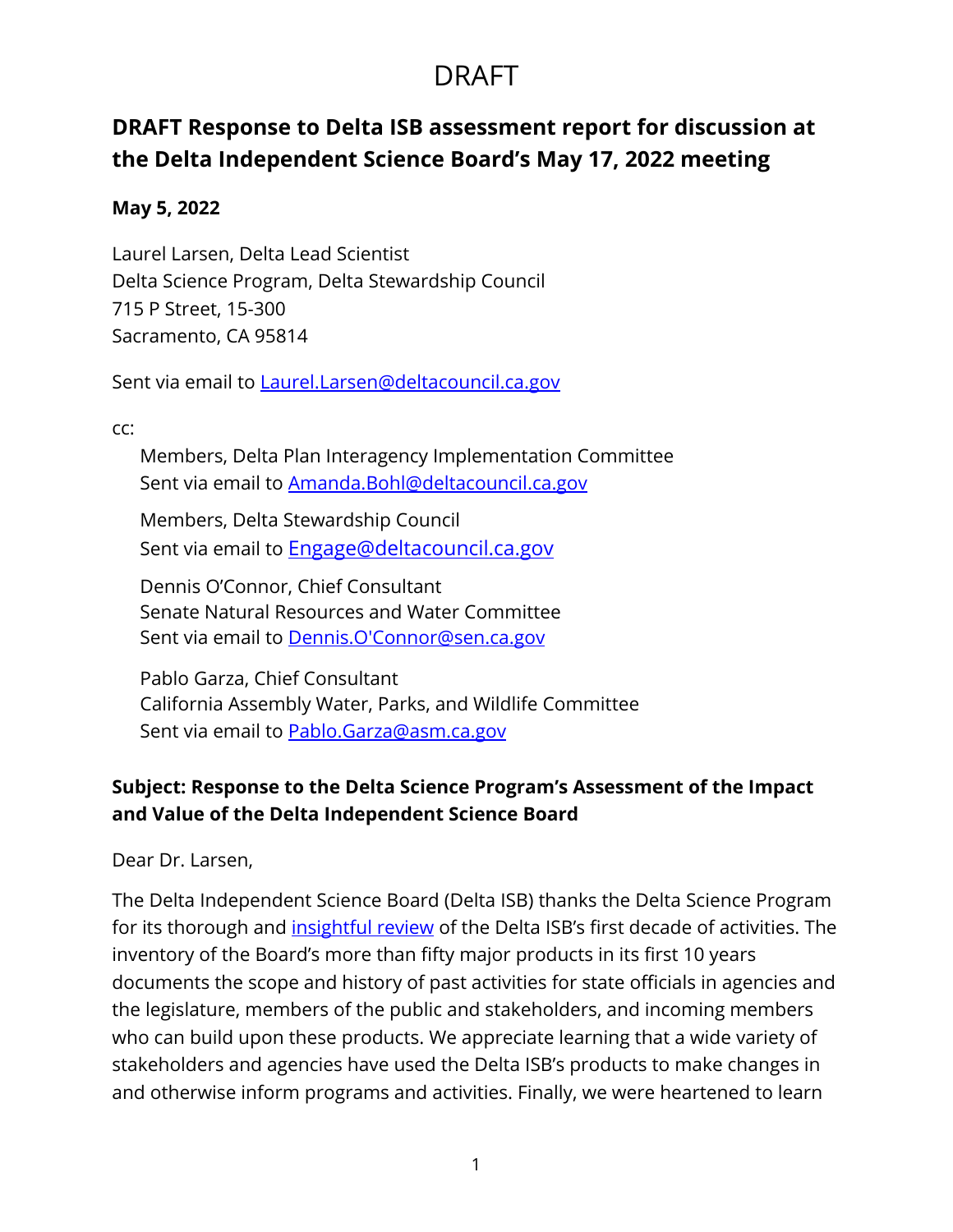## DRAFT

of the generally high regard in which the board and its products were held as a source of independent credible information, as documented by surveys. The substantial stakeholder suggestions documented will help the Delta ISB in planning and improving its activities and products into the future.

We concur with the suggestion that Delta ISB products can be made more useful by increasing the integration of activities with the Delta Stewardship Council (Council), other state and federal agencies, and all stakeholders. We have developed several ideas for modifying Delta ISB operations for further exploration. We would like to see Delta ISB reviews be more structurally integrated into the Delta Science Strategy. Although we have seen some uptake of our recommendations in strategy documents, a clearer process for incorporating Delta ISB review findings into the Delta agencies' scientific strategies and priorities is desirable.

In terms of changes to Delta ISB internal workings, we propose changing the process of selecting and conducting reviews by more meaningfully engaging stakeholders and by considering a wider range of product types that may be effective for different audiences. We have already begun to enhance our stakeholder engagement during review initiation and planning. We will continue to adapt our review process to expand and deepen our interactions with diverse stakeholders during all phases of review development. We will be seeking opportunities for regular interactions with diverse stakeholders on review scoping, post-review workshops, blog posts, conversations and presentations with agency leaders, and other communication mechanisms.

We understand that some stakeholders expressed an interest in making the recommendations of thematic reviews more practical and actionable. We agree that increasing the specificity of recommendations will be useful and that enhanced stakeholder engagement is likely to promote practicality and relevance of recommendations for agencies. However, we also will strive to balance the practicality of recommendations with our role in advancing ideas that may be difficult to implement in the short term, but are possible with longer lead times. We will be reviewing and updating our guidelines for reviews accordingly.

In addition to developing approaches to learn from and receive information from stakeholders, we will identify options for raising awareness of Delta ISB products and tailoring products to different audiences. We are already meeting with Council communications staff to learn more about their capabilities and operations and develop implementation ideas for existing and new reviews and activities. More